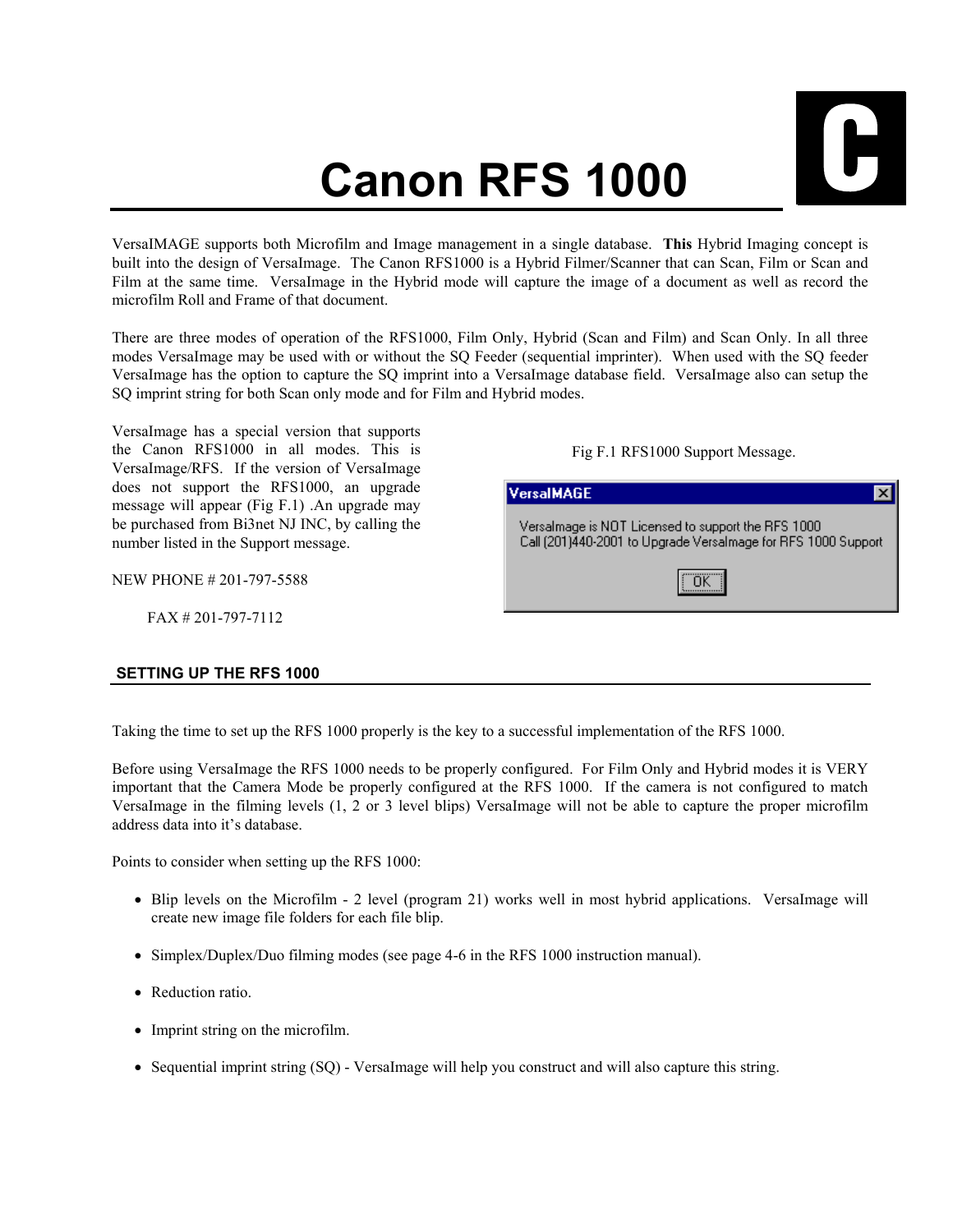## **SCANNING AND/OR FILMING DOCUMENTS**

Make sure that you read and understand Chapter 10 Scanning Paper Images before proceeding with this addendum. Chapter 10 covers many important topics that are not repeated in this addendum.

To Scan and/or Film documents with VersaImage Select **Scan Batch** from the Scan Menu.

The First window that appears is the Setup RFS 1000 window (Fig. F.2)

This window is used to set the Mode (Film, Hybrid or Scan) and to setup the SQ feeder options.

1. Select the Mode from the choices in the top most list box.

> *Note: Your database must have Roll and Blip field types to allow selection of Film or Hybrid (Scan and Film)*

- 2. Select simplex or Duplex (Simplex is the default). This does not change the Simplex/Duplex setting on the film side of the RFS1000, only on the scanning side.
- 3. If there is a SQ feeder and you wish to use it in this application, select Enable to allow VersaImage to enable the SQ feeder and preset the SQ number and the orientation into the RFS1000. The SQ feeder string will be displayed in the center of the window.

| General:<br>Mode:<br>Scan Only                                    |                                                     |
|-------------------------------------------------------------------|-----------------------------------------------------|
| <b>Film/Scan Mode:</b>                                            | <b>Special Process</b>                              |
| <b>C</b> Duplex (Front and Back)<br><b>6</b> Simplex (Front Only) | <b>▽ 45x Camera</b>                                 |
|                                                                   |                                                     |
| SQ Feeder:                                                        |                                                     |
| $C$ Enable<br><b>C</b> Disable                                    |                                                     |
| <b>SQ String:</b>                                                 |                                                     |
|                                                                   | Change String                                       |
|                                                                   |                                                     |
|                                                                   |                                                     |
| Offset: $\sqrt{5}$<br>mm                                          | (from Leading Edge)                                 |
| <b>Capture Imprint to Field:</b>                                  | Orientation:                                        |
| <none><br/>۰</none>                                               | 4<br>∸<br>Þ<br>1                                    |
| Inv No                                                            | ε<br>∞.<br>$\overline{2}$<br>v.                     |
| <b>Cust No</b>                                                    | $\sim$<br>Z.<br>3.<br>ω<br>≏<br>ı<br>$\overline{ }$ |
|                                                                   | 4<br>o                                              |
|                                                                   | G<br>o<br>о                                         |
|                                                                   |                                                     |

<span id="page-1-0"></span>Fig. F.2 RFS 1000 Setup Window

Note: If you want to use a 45X camera you can **ONLY** use the **Single Tiff Images, NO** Folder Imaging option!! (See File/Preferences/Imaging Options)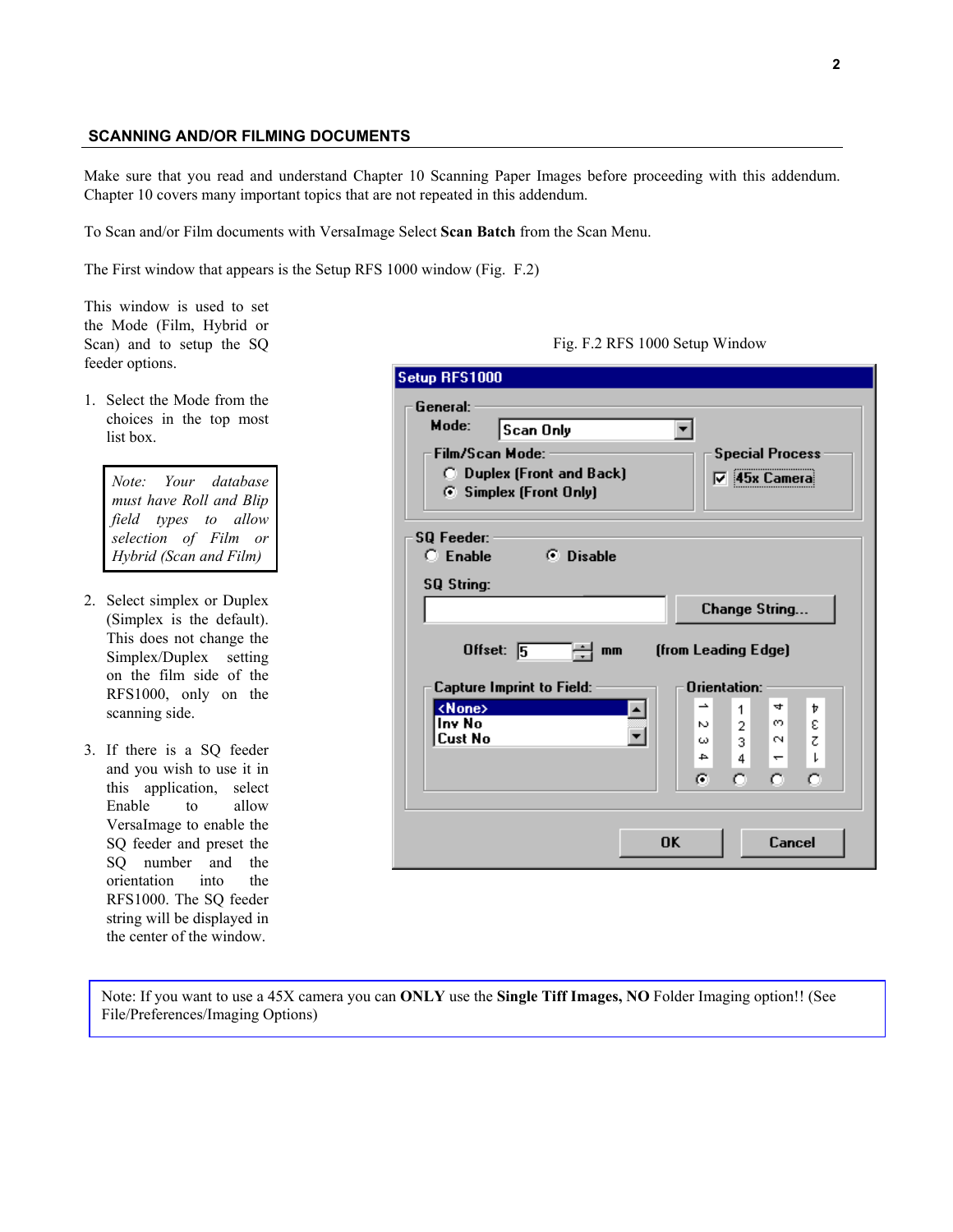- 4. To Change the SQ string select **Change String...** the SQ Feeder String Setup Window (Fig F.8) will appear. The next section will discuss in detail how to setup a SQ Feeder String.
- 5. Select the Offset from the leading edge for the printing to start (5 to 255 mm from the leading edge).
- 6. If you wish to have VersaImage save the SQ Imprint into one of your database fields select the database field to place the string that the SQ imprinter actually printed. Make sure that the SQ string is not more than 20 Character. Otherwise, VersaImage will give you an error message [\(Fig. F.3](#page-2-0)), if the string will not fit.

<span id="page-2-0"></span>Fig. F.3 Length Error

| <b>Image Vision</b>                            |  |
|------------------------------------------------|--|
| WARNING - Length is greater than 20 Characters |  |
| ÖK 1                                           |  |

- 7. Select the orientation of the printing.
- 8. When Complete press OK. If you are in Film or Hybrid modes VersaImage will ask you for the Roll number.

(Fig F.4).





Fig F.6 shows the Batch Scan Window.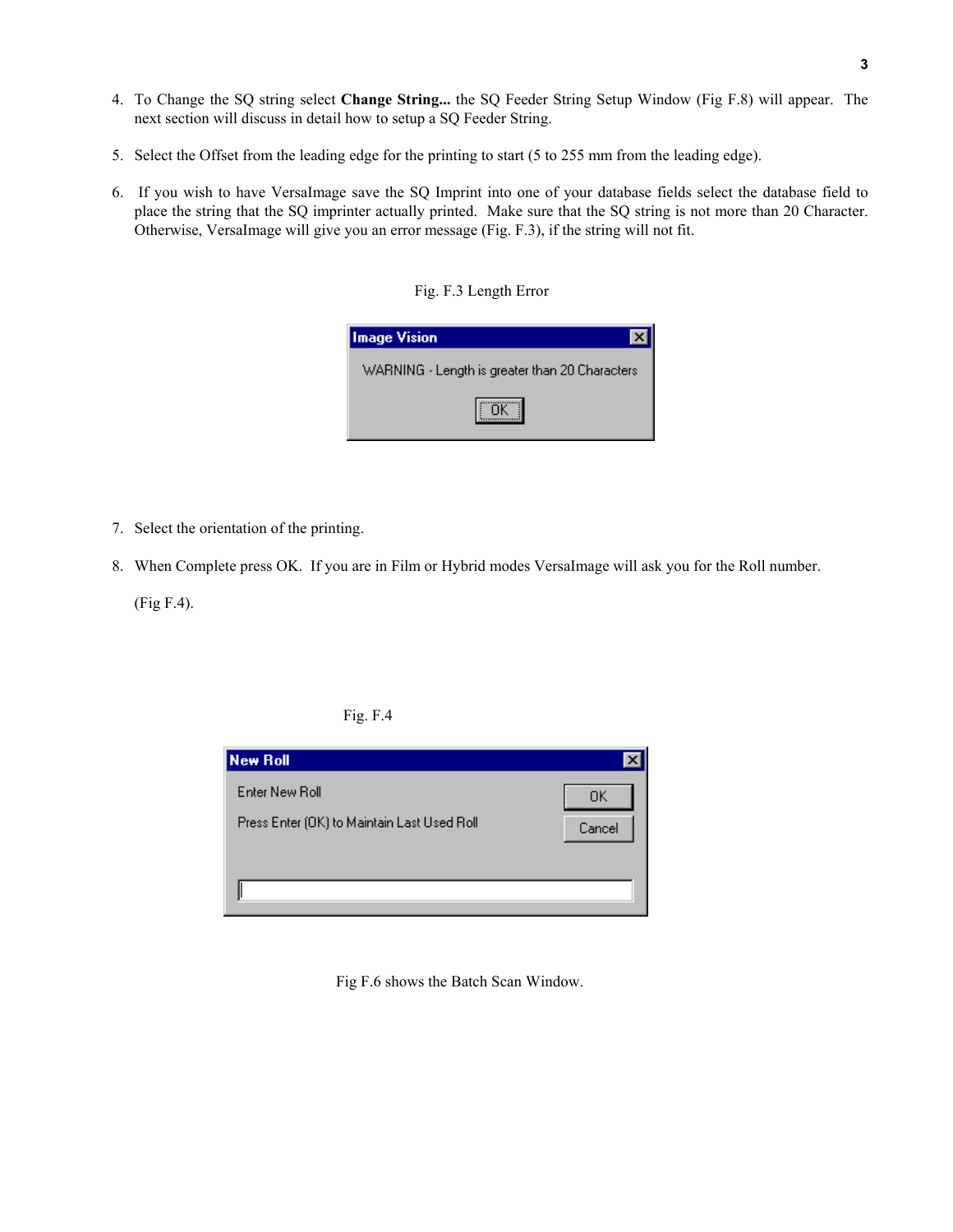- 9. Enter the Roll number of the microfilm roll.
- 10. If you had enabled the SQ Imprinter VersaImage will ask you for the Starting SQ Number (Fig F.5). This may be the microfilm address (if in film or hybrid modes), or it may be any other incrementing number you choose. A decimal point is used to separate the Batch, File and Page address fields.
- 11. The VersaImage Batch Scan Window will appear (Fig F.6).
- 12. The **Setup Scanner** Button is used to Setup the following features:
	- Brightness and Contrast
	- Patch code detection.
	- High Speed scan mode (200 x 100 dpi).
	- Paper size detection, which adjusts the image "pull down".



Fig. F.5 Enter Starting SQ Dialogue Box

|                                       | Versalmage - Batch Scan                                     |                                                                | Push to Start                      |
|---------------------------------------|-------------------------------------------------------------|----------------------------------------------------------------|------------------------------------|
|                                       | Scan Mode:                                                  | Single page TIFF images, Folder Files                          | Scanning.                          |
|                                       | Batch Number<br><b>ROLL0888</b>                             | $\underline{\underline{\underline{\mathsf{S}}}}$ tart $\angle$ |                                    |
|                                       | Page Count:<br>10                                           | Exit                                                           |                                    |
| Scan Mode can<br>be changed in        | Folder Count:<br>10<br><b>ISIS Driver:</b>                  | Page #:<br>10<br><b>Pause</b>                                  |                                    |
| File/Preferences/I<br>maging Options. | <b>CANONRFS</b><br>D:\Versalmg\2Level\ROLL0888\00000000.FLD |                                                                |                                    |
|                                       | Display Images<br> ⊽                                        | <b>Auto Document Separation</b>                                | Displays the ISIS<br>Scanner setup |
|                                       | Scan both sides (Duplex)                                    | G.<br><b>None</b>                                              | Windows.                           |
|                                       | $\Box$ Delete Separator Sheets                              | <b>C</b> Use BWS Separation Sheets                             |                                    |
|                                       | <b>Use Image Correction</b>                                 | <b>C</b> Use Scanner's Sep. Sheets                             |                                    |
|                                       | New Batch<br>New Folder                                     | Setup<br>Setup<br>Correction<br>Scanner                        |                                    |

<span id="page-3-0"></span>Fig. F.6 VersaImage Batch Scan Window

• Auto Stop feature, allowing setting the feeder to stop after a certain time interval.

13. Press the **Setup Scanner** if you wish to setup any of these features. The Scanner Settings Dialogue Box will appear.

(Fig F.7)

*Note: VersaImage will remember any changes you make to these settings and will restore the settings next time you use the RFS 1000.*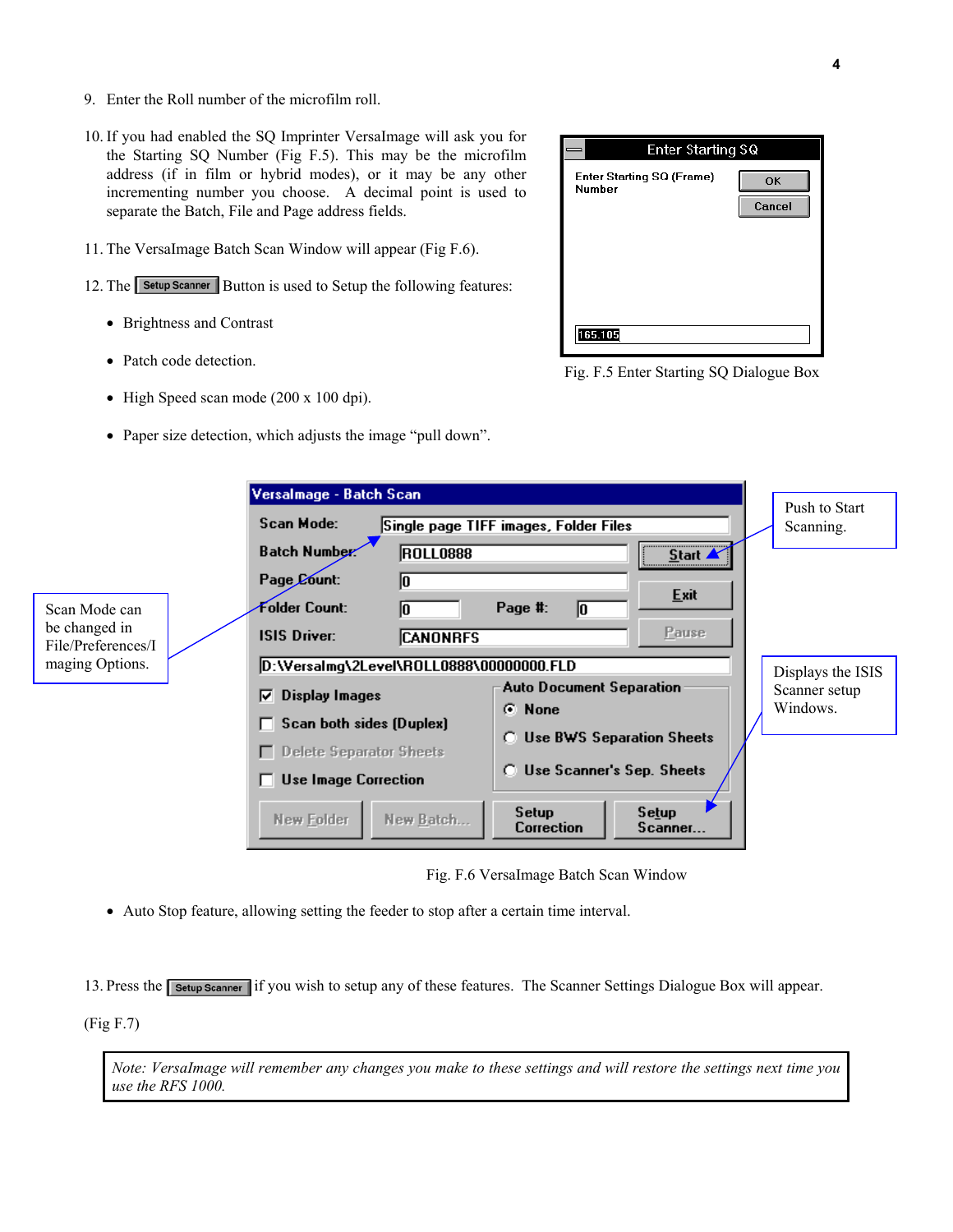14. After Setting the basic scanner settings, you may wish to setup RFS 1000 special features such as High speed scanning, Auto Stop, Page size detection and Patch Code sensing.

| <b>Scanner Settings</b>                                                                                  |                                                                                                   |                         |
|----------------------------------------------------------------------------------------------------------|---------------------------------------------------------------------------------------------------|-------------------------|
| Mode:<br><b>Black and White</b><br>Dither:<br>None<br>Dots per inch:                                     | <b>Brightness</b><br>G.<br>C Automatic<br>Manual<br>ा∎ । ∏ 4<br>∎⊡<br>Lighten<br>Darken<br>$Norm$ | OK<br>Default<br>Cancel |
| 200<br>Page Size:<br>Letter - 8.5 x 11 in<br>PIXDFLT Version 54.1.249.88<br><b>CANONRFS Version 1.28</b> | Contrast<br>C Manual<br>C Automatic<br>$\vert \vert \vert$<br>Auto                                | More<br>Filters         |

<span id="page-4-1"></span>Fig. F.7 Scanner Settings window

## <span id="page-4-0"></span>Fig. F.8 RFS 1000 Special Features Window

|                              |  |  |  | 15. To access these special features  |
|------------------------------|--|--|--|---------------------------------------|
|                              |  |  |  | Press the <b>More</b> button. See RFS |
| 1000 special features Window |  |  |  |                                       |

(See Fig F.8)

*Note: VersaImage will set the scan mode based on the mode selection selected in the Setup RFS1000 Window (Fig F.2). You may change the scan mode in this special features window and VersaImage will use this newly selected mode.* 

16. You may press the SQ feeder button to see the SQ settings (Fig F.9). You do not need to setup anything in this window since VersaImage will set these settings up for you in batch scanning modes. If you wish to make changes make sure that you have a complete understanding of these settings.

| □ High Speed Scanning              |    | 0K        |
|------------------------------------|----|-----------|
| <b>▽</b> Auto Stop                 |    | Cancel    |
| Imeout (sec):                      | 10 | SQ Feeder |
| ☑ Page Size Detection              |    | Defaults  |
| □ Patch Detection                  |    |           |
| Scan Mode-                         |    | $He$ lp   |
| C Scanner Only                     |    |           |
| C Hybrid                           |    |           |
| C Filmer Only                      |    |           |
| Image Address of Last Page Scanned |    |           |
| <b>Batch Number</b>                | 0  |           |
| File Number:                       | 0  |           |
| Page Number:                       | 0  |           |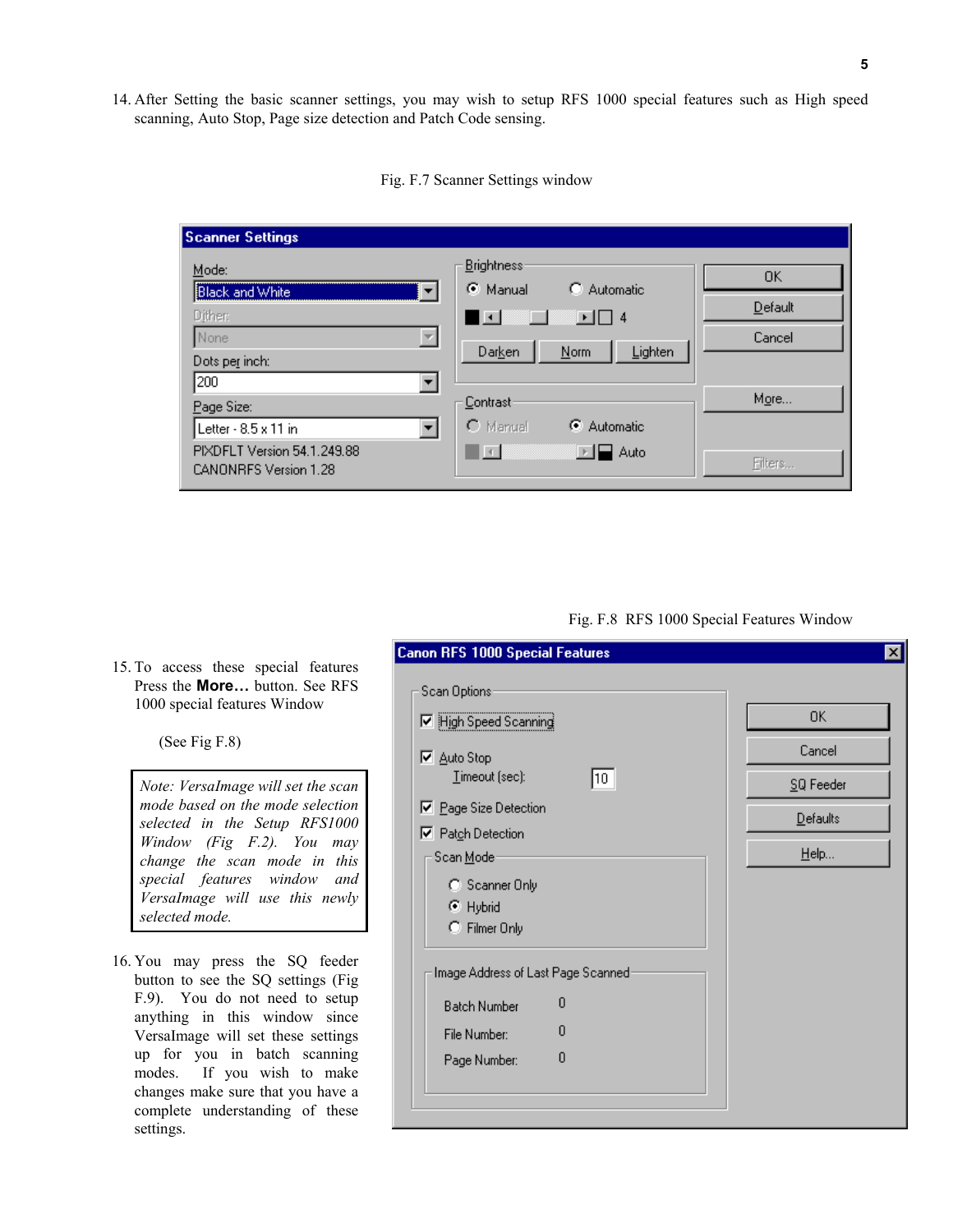17. Press **OK** to return to [RFS 1000 Special Features Window \(](#page-4-0)Fig F.8)

| <b>SQ Feeder Options</b>                                           |                                |                    |   |          |
|--------------------------------------------------------------------|--------------------------------|--------------------|---|----------|
| <b>Endorser Options:</b><br><b>V</b> Enable SQ Feeder<br>SQ String |                                |                    |   | OΚ       |
|                                                                    |                                |                    |   | Defaults |
| Starting Number:                                                   |                                | Step Number:       |   | Cancel   |
| Rotation                                                           | 0 degree                       | Printing Y Offset: | 5 |          |
|                                                                    | <b>Get Values from Scanner</b> |                    |   |          |

Fig. F.9 ISIS SQ Feeder Option Window

- 18. Press **OK** to return to [Scanner Settings window\(](#page-4-1)Fig F.7).
- 19. Press  $\overline{\text{OK}}$  to Return to [VersaImage Batch Scan Window](#page-3-0) (Fig F.6).
- 20. Load the paper you want to scan onto your scanner. In folder applications (multi level film) make sure that there is a patch code on the first page, or that the File Button on the feeder is pressed.
- 21. Press the start Button to begin the scanning/filming process.
- 22. When scanning is complete press the Orange button on the feeder to stop the scanning process, or you may wait the number of seconds specified in the Auto Stop setting.

*Note: DO NOT Press the Green button on the feeder to resume scanning. The green button is used ONLY to start offline filming. If you press the green button on the feeder the RFS 1000 will begin offline filming, and WILL NOT INFORM VersaImage that this is happening.* 

- 23. You may press the  $\sqrt{\frac{3}{2}}$  button to resume scanning or filming
- 24. Press Exit to complete the scanning and or filming process.

*Note: In Film Only and Hybrid Scanning Modes The New Folder and New Batch buttons are not enabled. In Film Only and Hybrid mode The Microfilm Roll and Frame dictates the batch numbers to VersaImage and the File Button on the Scanner dictates the imaging folders.*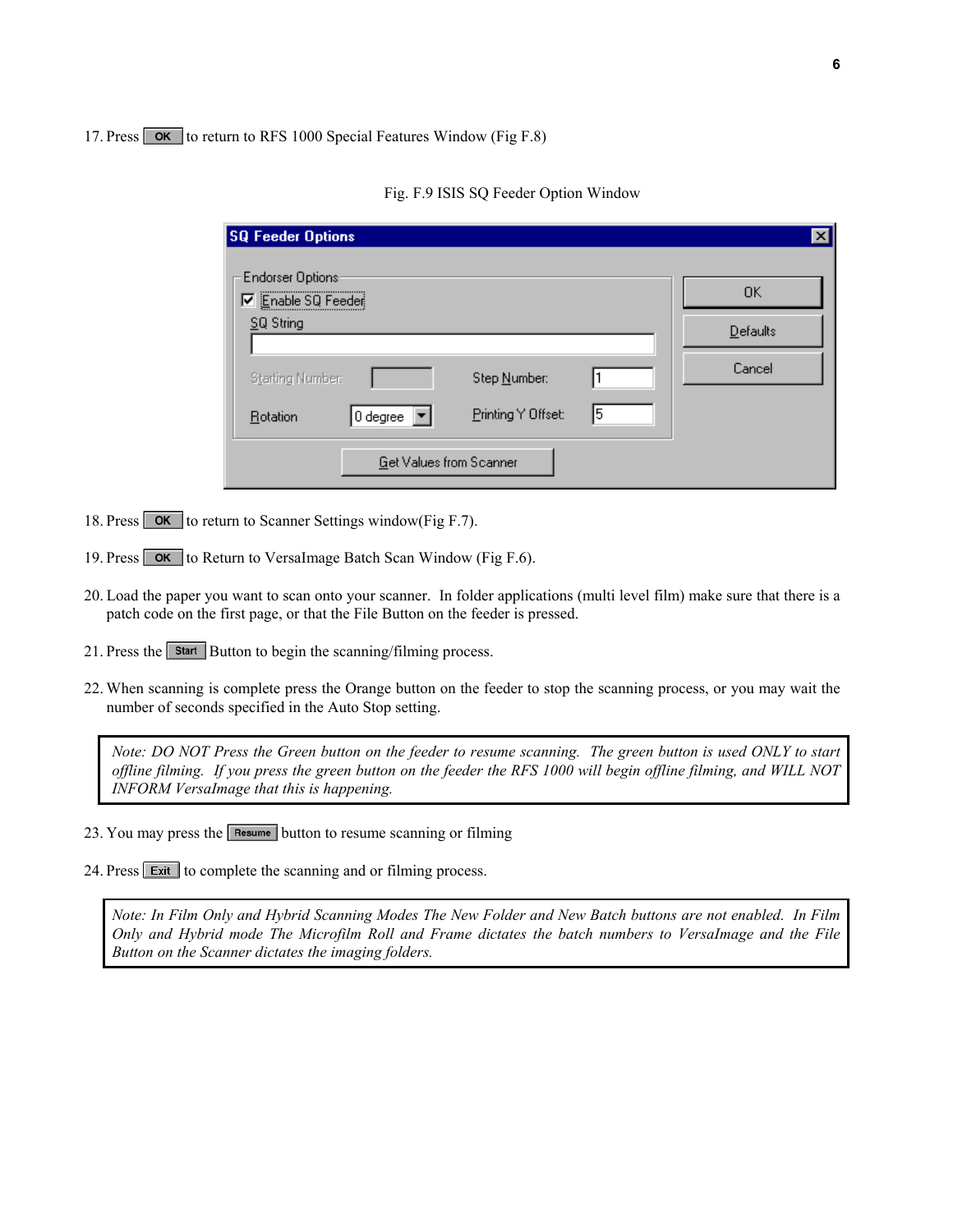The SQ Feeder string appears at the top of [SQ Feeder String Setup](#page-6-0) window (See Fig F.10). This will change as you change the SQ feeder string.

- 1. To change the SQ feeder string place the blue highlight on the field (1 to 4) that you wish to change.
- 2. Press either
	- Fixed String ([Fig. F.1](#page-6-1)1) to place a fixed string of characters into the SQ String

<span id="page-6-0"></span>Fig. F.10 SQ Feeder String Setup

|                                                                                                                                                             | <b>SQ Feeder String Setup</b>                                                    |
|-------------------------------------------------------------------------------------------------------------------------------------------------------------|----------------------------------------------------------------------------------|
| <b>Set Fixed String</b><br><b>Enter String</b>                                                                                                              | <b>Current SQ String:</b><br>Length<br>10<br><b>Build String:</b>                |
|                                                                                                                                                             | <b>Contents</b><br>Length<br>Field1:<br><b>Clear</b>                             |
|                                                                                                                                                             | Field <sub>2:</sub>                                                              |
| <br>Cancel<br>ΠK                                                                                                                                            | Field3:<br>Field4:                                                               |
| Fig. F.11 Set Fixed String                                                                                                                                  | <b>Batch Blip Field:</b><br><b>File Blip Field:</b>                              |
|                                                                                                                                                             | Page Blip Field:                                                                 |
| • Today's Date to place today's date into the SQ<br>String. Note that various date formats can be<br>selected (Fig. F.12) including Julian date<br>(yyddd). | <b>Roll Number</b><br>Today's Date<br><b>Fixed String</b><br><b>nk</b><br>Cancel |

<span id="page-6-1"></span>

| <b>Select Date Format</b> |        |        |  |  |
|---------------------------|--------|--------|--|--|
| <b>Select Date Format</b> |        |        |  |  |
| Format:                   | mmddyy |        |  |  |
|                           |        |        |  |  |
|                           |        |        |  |  |
|                           | ΠK     | Cancel |  |  |
|                           |        |        |  |  |

• Roll Number to place the Roll number into the SQ String.